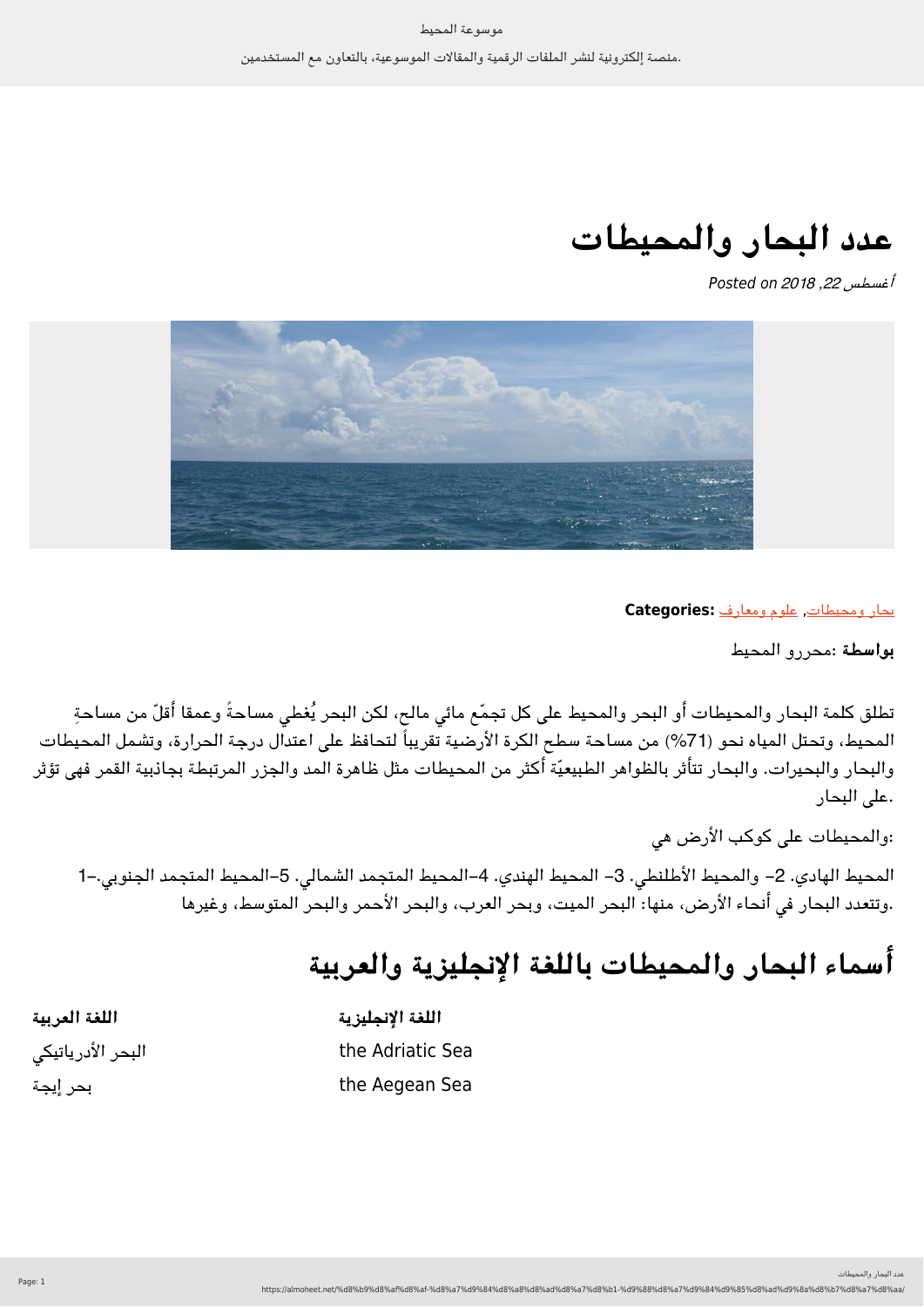| بحر أندامان                 | the Andaman Sea        |
|-----------------------------|------------------------|
| بحر العرب                   | the Arabian Sea        |
| بحر آرال                    | the Aral Sea           |
| المحيط المتجمد الشمالى      | the Arctic Ocean       |
| المحيط الأطلسى              | the Atlantic Ocean     |
| بحر البلطيق                 | the Baltic Sea         |
| بحر بارنتس                  | the Barents Sea        |
| خليج البنغال                | the Bay of Bengal      |
| بحر بيرنغ                   | the Bering Sea         |
| مضيق بيرنغ                  | the Bering Strait      |
| البحر الأسود                | the Black Sea          |
| مضيق البوسفور               | the Bosphorus Strait   |
| رأس الرجاء الصالح           | the Cape of Good Hope  |
| کیب هورن                    | Cape Horn              |
| البحر الكاريبى              | the Caribbean Sea      |
| بحر قزوين                   | the Caspian Sea        |
| البحر الميت                 | the Dead Sea           |
| بحر الصين الشرقى            | the East China Sea     |
| القنال الإنجليزي/بحر المانش | the English Channel    |
| مضيق غوانتانامو             | Guantanamo Bay         |
| خليج عدن                    | the Gulf of Aden       |
| خليج العقبة                 | the Gulf of Agaba      |
| خليج ألاسكا                 | the Gulf of Alaska     |
| خليج كاليفورنيا             | the Gulf of California |
| خليج غينيا                  | the Gulf of Guinea     |
| خليج المكسيك                | the Gulf of Mexico     |
| خليج السويس                 | the Gulf of Suez       |
| خليج تايلاند                | the Gulf of Thailand   |